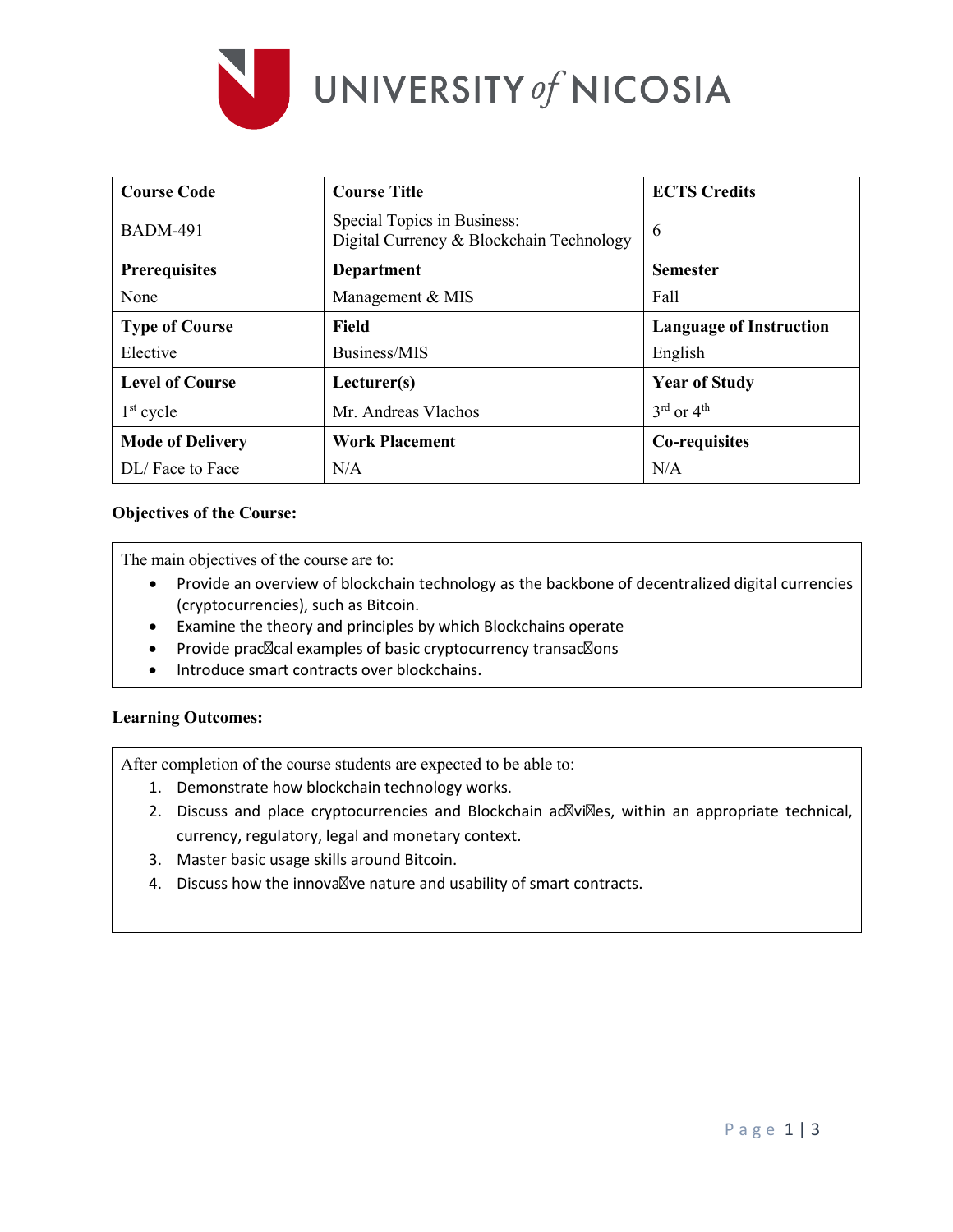

# **Course Contents:**

- 1. History of Money
- 2. Introduction to CryptoCurrencies
- 3. Become a Cryptocurrency user
- 4. Exploring Bitcoin transactions
- 5. Cryptocurrency Wallet Protection
- 6. Cryptocurrencies beyond Bitcoin
- 7. Introduction to Blockchains
- 8. Public Vs Private Blockchains
- 9. Smart Contract Fundamentals
- 10. Ethereum Smart Contracts
- 11. Blockchain Applications I
- 12. Blockchain Applications II

## **Learning Activities and Teaching Methods:**

Lectures, Practical Assignments, Theoretical Assignments

## **Assessment Methods:**

- Assignment: 20%
- Mid-Term Examination: 20%
- Final Examination: 60%

## **Required Textbooks / Reading:**

| <b>Title</b>                                                                                                       | Author(s)                                | <b>Publisher</b>                     | Year  |
|--------------------------------------------------------------------------------------------------------------------|------------------------------------------|--------------------------------------|-------|
| <b>Bitcoin and Cryptocurrency</b><br>Technologies: A<br>Comprehensive<br>Introduction                              | Arvind<br>Narayanan,<br>Steven Goldfeder | Princeton<br><b>University Press</b> | 2016, |
| <b>Blockchain Revolution: How</b><br>the Technology Behind Bitcoin<br>Is Changing Money, Business<br>and the World | Tapscott, Alex<br>Don<br>Tapscott        | Penguin<br><b>Books</b><br>Limited   | 2016  |